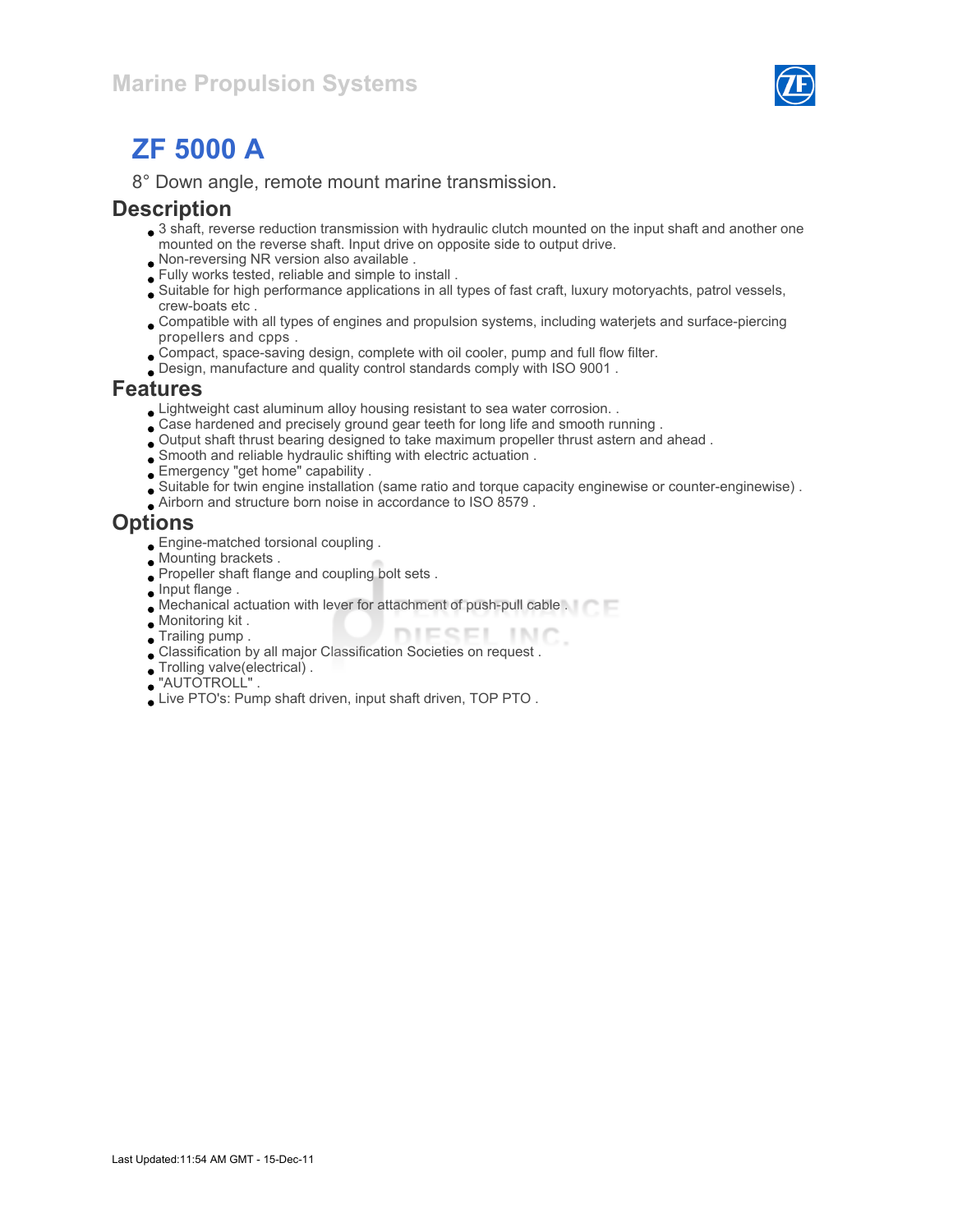

# Pleasure Duty

| <b>RATIOS</b>                                           | MAX.<br>POWER/RPM<br><b>TORQUE</b> |      |                                                        |    |    | <b>INPUT POWER CAPACITY</b> |    |          |    |          |            |
|---------------------------------------------------------|------------------------------------|------|--------------------------------------------------------|----|----|-----------------------------|----|----------|----|----------|------------|
|                                                         | Nm                                 | ftlb | <b>kW</b>                                              | hp | kW | hp                          | kW | hp       | kW | hp       | <b>RPM</b> |
|                                                         |                                    |      |                                                        |    |    | 2100 rpm                    |    | 2300 rpm |    | 2450 rpm |            |
| $1.512$ *, 1.757*, 2.029, 2.250*,<br>2.467.2.714*.2.962 | 8060                               | 5945 | 0.8440 1.1318 1772  2377  1941  2603  2068  2773  2600 |    |    |                             |    |          |    |          |            |

\* Special Order Ratio.

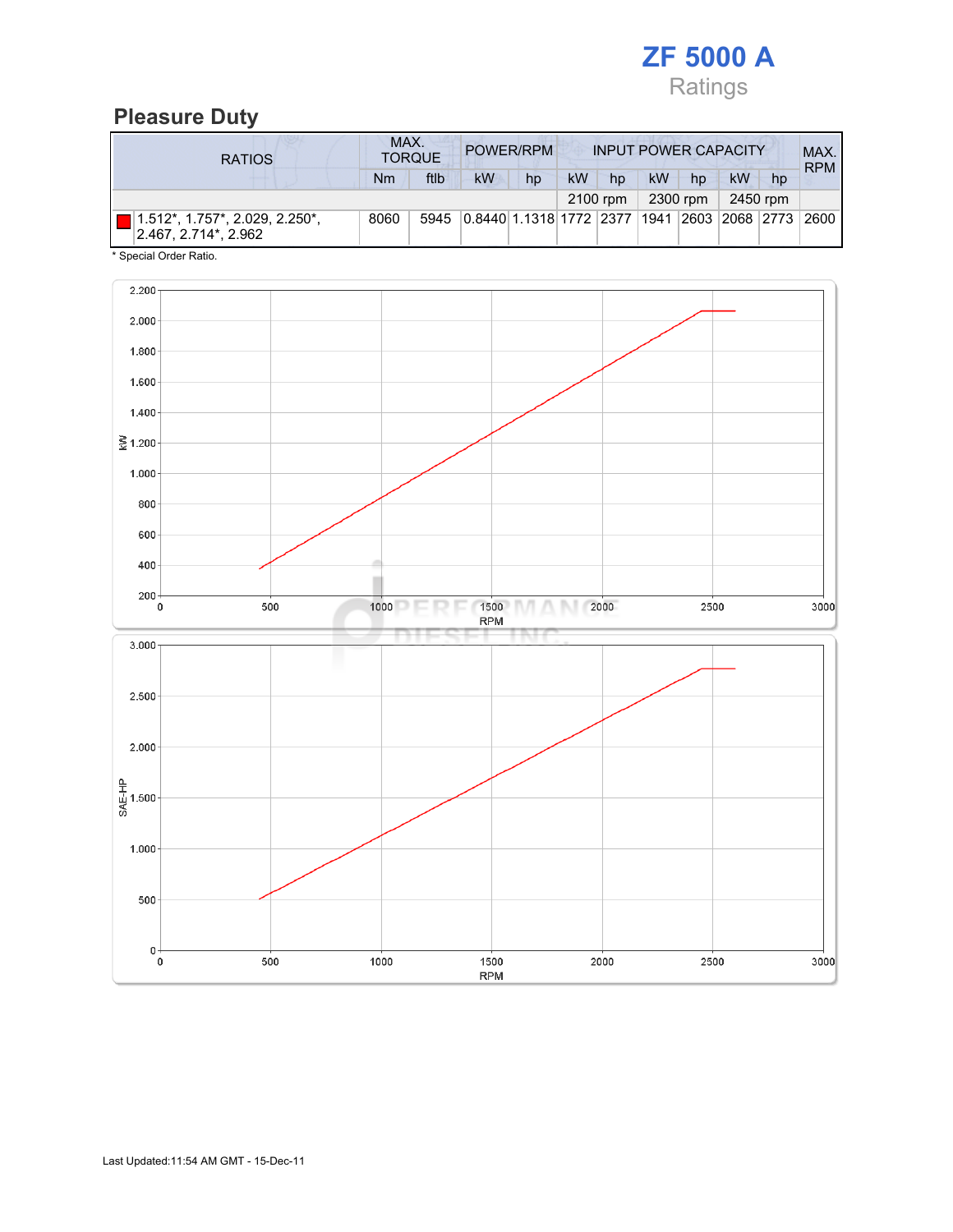

## Light Duty

| <b>RATIOS</b>                                        | MAX.<br>POWER/RPM<br><b>INPUT POWER CAPACITY</b><br><b>TORQUE</b> |      |                                                  |    |    |          |    |          | MAX.<br><b>RPM</b> |          |      |
|------------------------------------------------------|-------------------------------------------------------------------|------|--------------------------------------------------|----|----|----------|----|----------|--------------------|----------|------|
|                                                      | Nm                                                                | ftlb | <b>kW</b>                                        | hp | kW | hp       | kW | hp       | kW                 | hp       |      |
|                                                      |                                                                   |      |                                                  |    |    | 1800 rpm |    | 2100 rpm |                    | 2300 rpm |      |
| 1.512*, 1.757*, 2.029, 2.250*,<br>2.467.2.714*.2.962 | 7170                                                              | 5288 | 0.7508 1.0068 1351 1812 1577 2114 1727 2316      |    |    |          |    |          |                    |          | 2600 |
| $\blacksquare$ 3.222*<br>$*$ On a stall Onder Defter | 6375                                                              | 4702 | 0.6675 0.8952 1202  1611  1402  1880  1535  2059 |    |    |          |    |          |                    |          | 2600 |

Special Order Ratio.

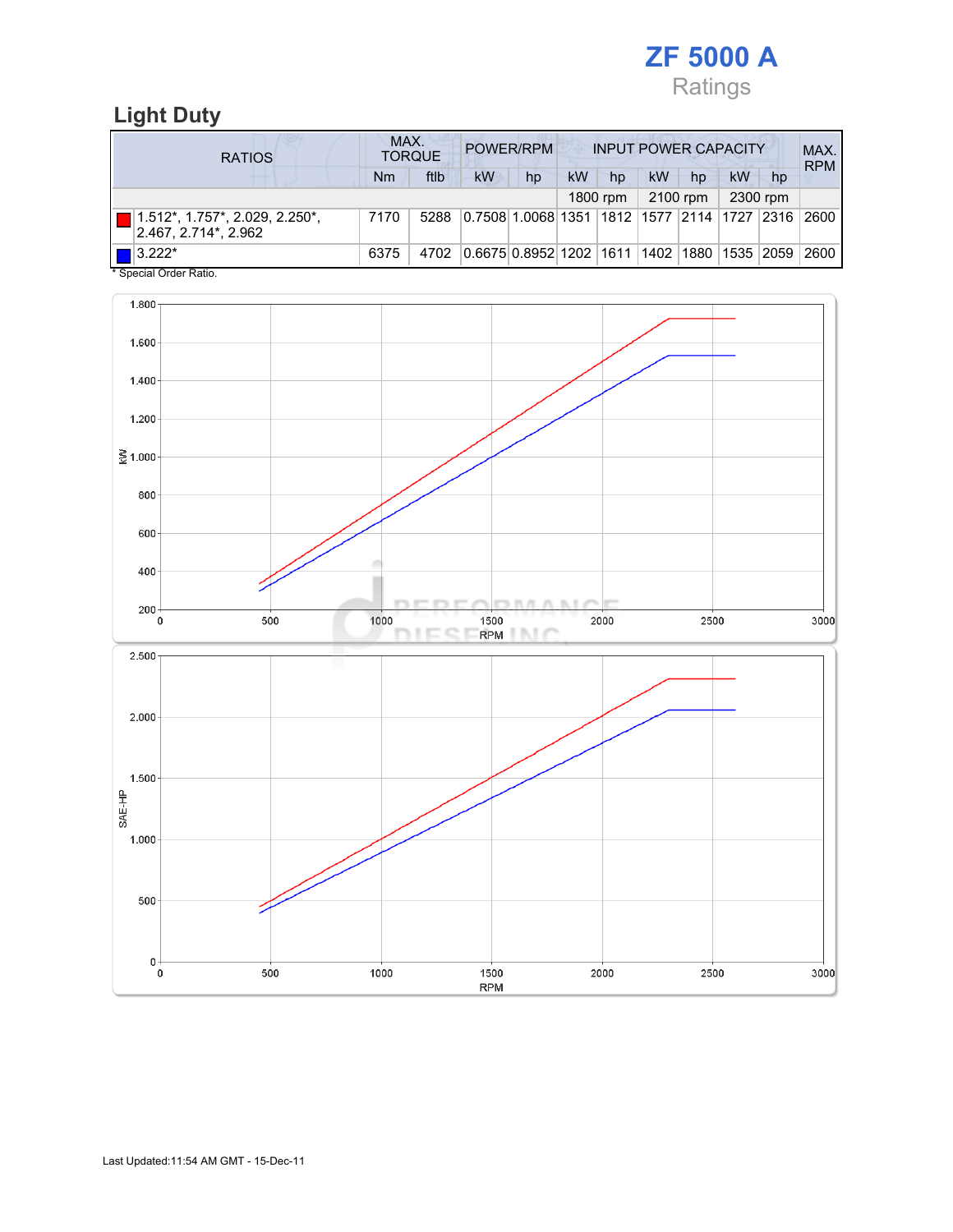

#### Medium Duty

| <b>RATIOS</b>                                             | MAX.<br>POWER/RPM<br><b>INPUT POWER CAPACITY</b><br><b>TORQUE</b> |      |    |                                                         |    |          |           |          | MAX.<br><b>RPM</b> |          |  |
|-----------------------------------------------------------|-------------------------------------------------------------------|------|----|---------------------------------------------------------|----|----------|-----------|----------|--------------------|----------|--|
|                                                           | Nm                                                                | ftlb | kW | hp                                                      | kW | hp       | <b>kW</b> | hp       | kW                 | hp       |  |
|                                                           |                                                                   |      |    |                                                         |    | 1800 rpm |           | 1900 rpm |                    | 2100 rpm |  |
| $1.512$ *, 1.757*, 2.029, 2.250*,<br>2.467, 2.714*, 2.962 | 6370                                                              | 4698 |    | 0.6670 0.8945 1201  1610  1267  1700  1401  1878   2600 |    |          |           |          |                    |          |  |
| * Special Order Ratio.                                    |                                                                   |      |    |                                                         |    |          |           |          |                    |          |  |

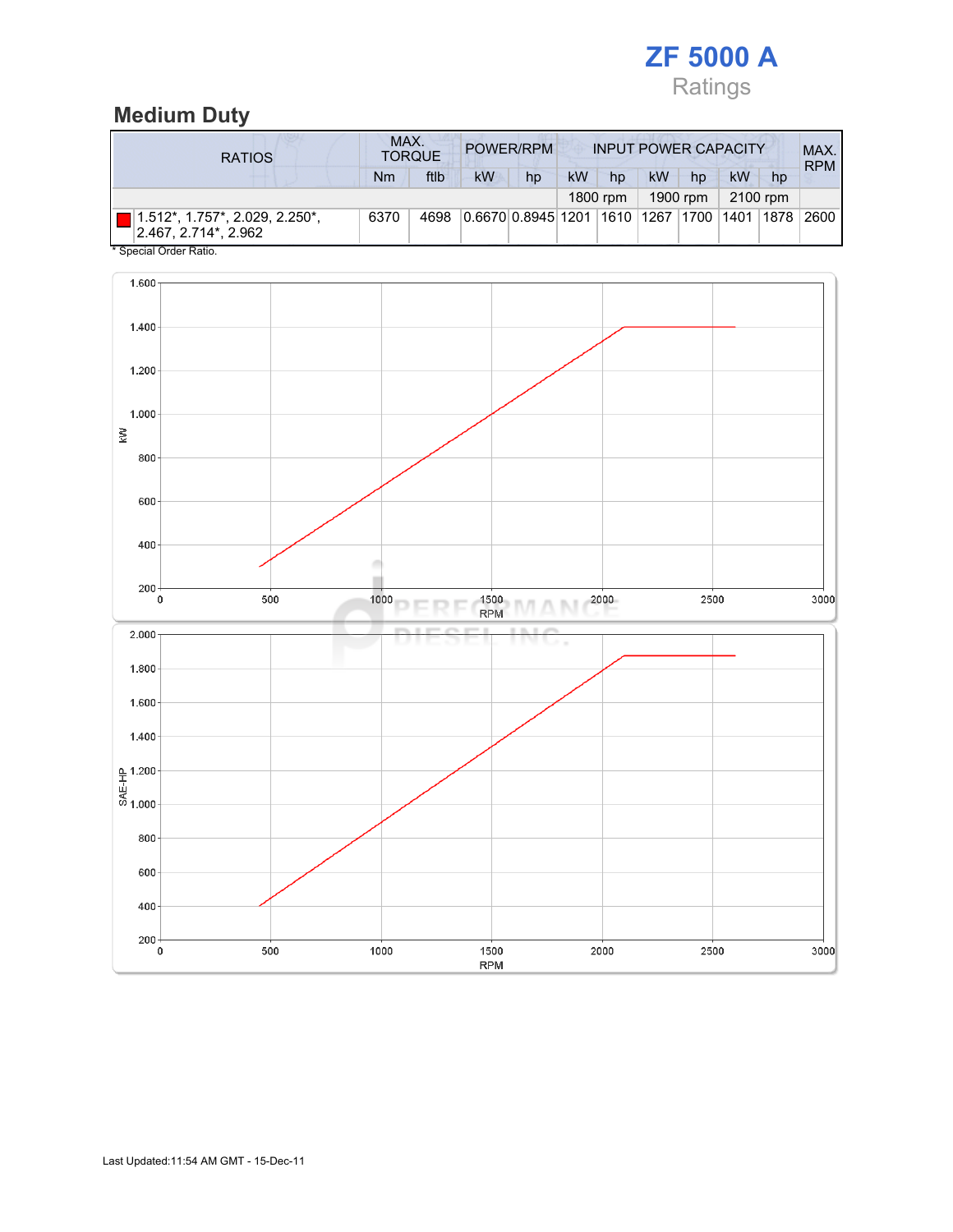# ZF 5000 A Ratings

#### Continuous Duty

| <b>RATIOS</b>                                                  | <b>MAX. TORQUE POWER/RPM</b> |      |    |                                                     |           | <b>INPUT POWER CAPACITY</b> |           |                     |          |    | MAX.       |
|----------------------------------------------------------------|------------------------------|------|----|-----------------------------------------------------|-----------|-----------------------------|-----------|---------------------|----------|----|------------|
|                                                                | Nm                           | ftlb | kW | hp                                                  | <b>kW</b> | hp                          | <b>kW</b> | hp                  | kW       | hp | <b>RPM</b> |
|                                                                |                              |      |    |                                                     |           |                             |           | 1600 rpm   1800 rpm | 1900 rpm |    |            |
| ■ 1.512*, 1.757*, 2.029, 2.250*, 2.467, ⊹<br>$ 2.714^* 2.962 $ | 5250                         |      |    | 3872 0.5497 0.7372 880 1180 990 1327 1045 1401 2000 |           |                             |           |                     |          |    |            |
| * Special Order Ratio.                                         |                              |      |    |                                                     |           |                             |           |                     |          |    |            |

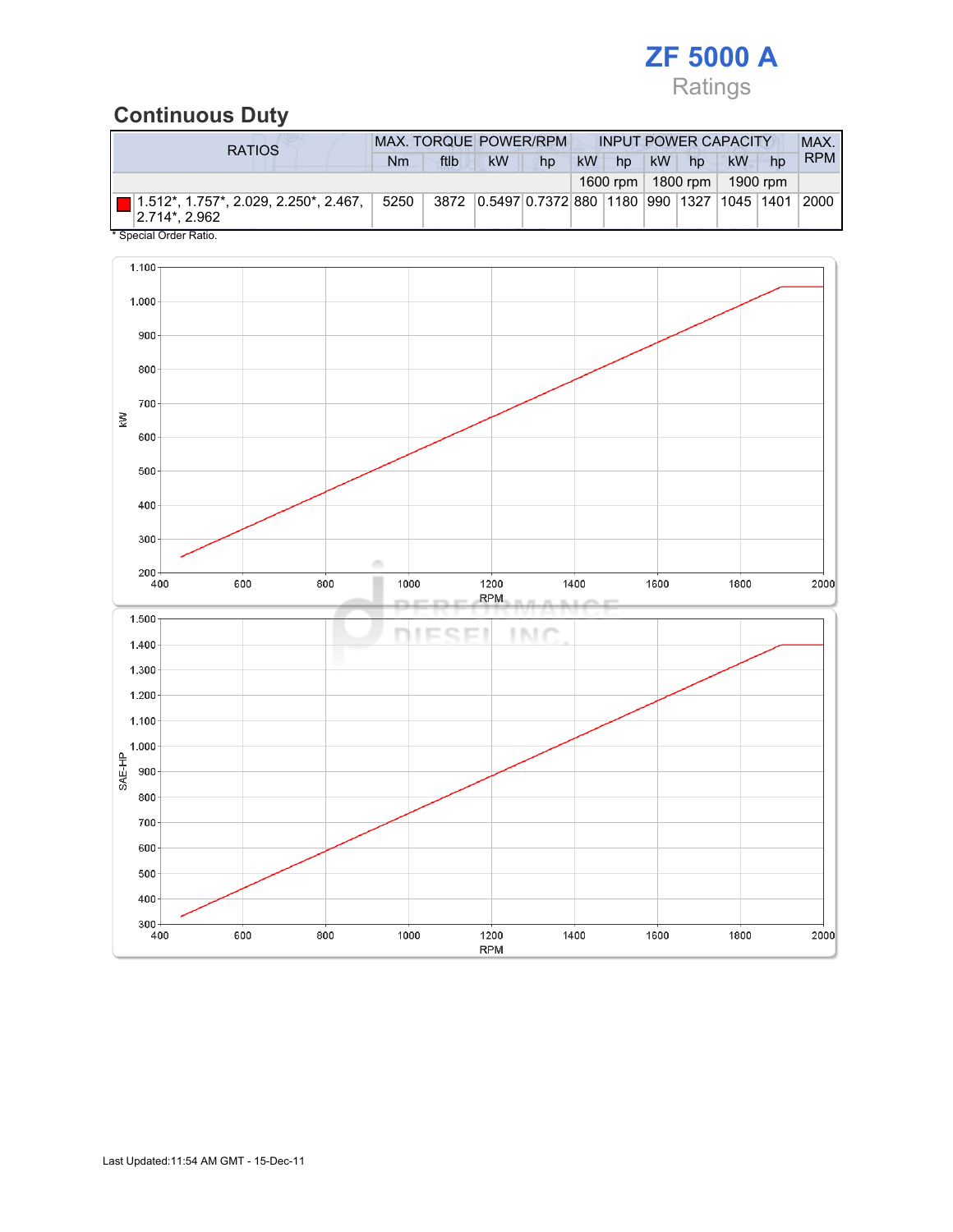## ZF 5000 A Dimensions



|                            | mm (inches)                                  |                |    |    |                |  |                                                                                                    |    |  |                     |  |
|----------------------------|----------------------------------------------|----------------|----|----|----------------|--|----------------------------------------------------------------------------------------------------|----|--|---------------------|--|
| Angle                      | Α                                            | B <sub>1</sub> | B2 | H1 | H <sub>2</sub> |  |                                                                                                    | L2 |  | <b>Bell</b><br>Hsg. |  |
| 8.0                        |                                              |                |    |    |                |  | 369 (14.5) 425 (16.7) 425 (16.7) 221 (8.70) 764 (30.1) 776 (30.6) 539 (21.2) 149 (5.90) 180 (7.10) |    |  |                     |  |
|                            | Oil Capacity Litre (US qt)<br>Weight kg (lb) |                |    |    |                |  |                                                                                                    |    |  |                     |  |
| 42.0 (44.5)<br>750 (1,650) |                                              |                |    |    |                |  |                                                                                                    |    |  |                     |  |

#### SAE Bell Housing Dimensions **RMAN** ١F

|         |    |    |  |                                                         | <b>Bolt Holes</b> |    |  |  |
|---------|----|----|--|---------------------------------------------------------|-------------------|----|--|--|
| SAE No. |    |    |  |                                                         | Diameter          |    |  |  |
|         | mm | mm |  | mm                                                      |                   | mm |  |  |
|         |    |    |  | 511.18 20.125 530.23 20.875 552.45 21.75 12 11.91 15/32 |                   |    |  |  |

## Output Coupling Dimensions

|  |  |  |                       |  |  | <b>Bolt Holes</b> |                                                                |      |  |  |
|--|--|--|-----------------------|--|--|-------------------|----------------------------------------------------------------|------|--|--|
|  |  |  |                       |  |  | No.               | Diameter (E)                                                   |      |  |  |
|  |  |  | Imm in mm in mm in mm |  |  |                   | mm                                                             |      |  |  |
|  |  |  |                       |  |  |                   | 265   10.4   230   9.06   175   6.89   25.0   0.98   15   22.2 | 0.87 |  |  |